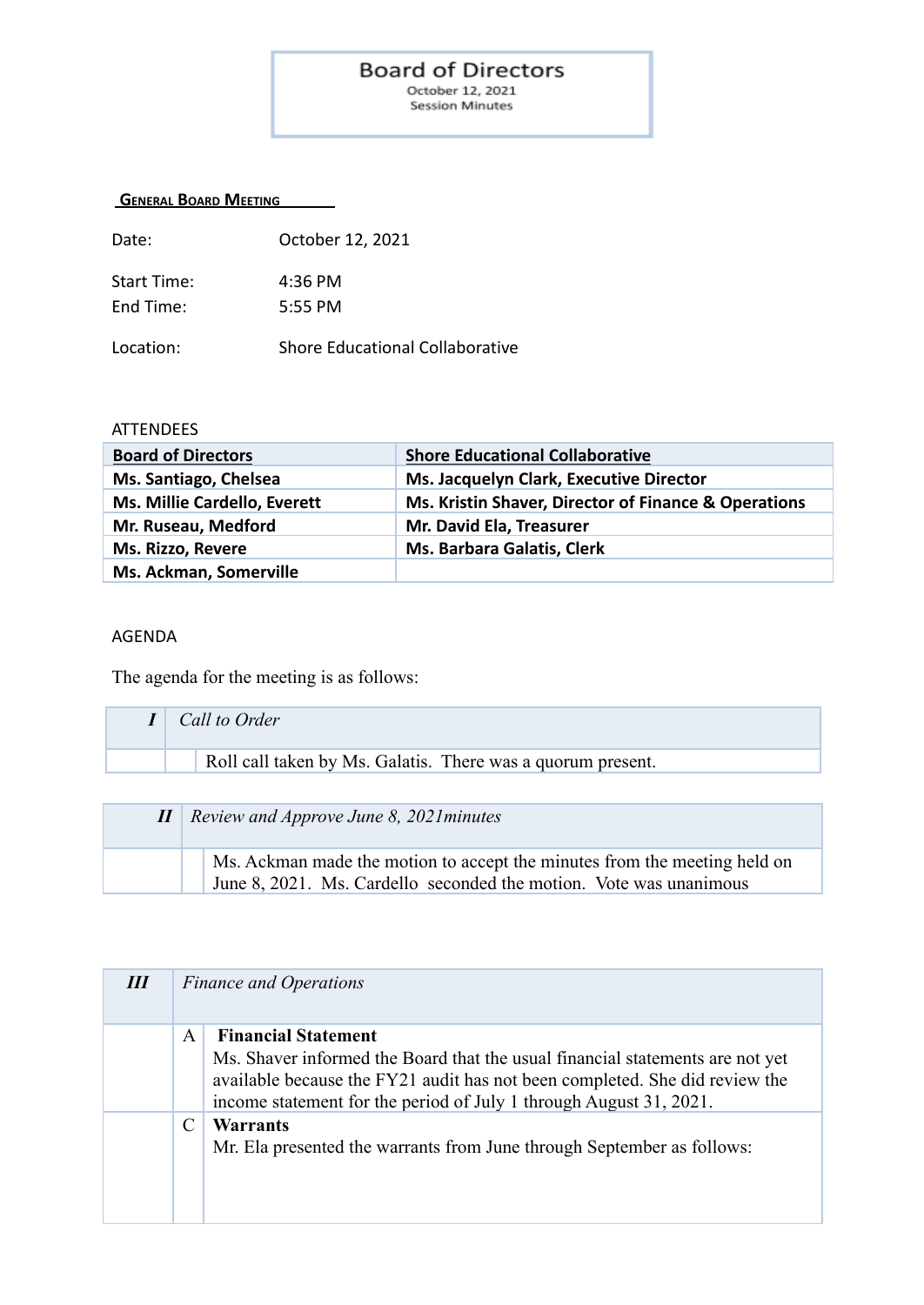| <b>DATE</b>                | <b>WARRANT#</b> | <b>TYPE</b>                                        | <b>AMOUNT</b>                                |
|----------------------------|-----------------|----------------------------------------------------|----------------------------------------------|
| 6/4/2021                   | $21 - 78$       | Payroll                                            | \$105,564.22                                 |
| 6/4/2021                   | 21-78P          | Payroll                                            | \$52,570.07                                  |
| 6/4/2021                   | 21-79           | <b>Accounts Payable</b>                            | \$71,782.62                                  |
| 6/11/2021                  | $21 - 80$       | <b>Accounts Payable</b>                            | \$82,342.91                                  |
| 6/15/2021                  | $21 - 81$       | Payroll                                            | \$177,884.28                                 |
| 6/11/2021                  | 21-81 A         | Payroll                                            | \$81,681.55                                  |
| 6/15/2021                  | 21-81P          | Payroll                                            | \$83,458.92                                  |
| 6/17/2021                  | 21-81 AP        | Payroll                                            | \$31,417.03                                  |
| 6/21/2021                  | $21 - 82$       | <b>Accounts Payable</b>                            | \$24,776.51                                  |
| 6/17/2021                  | $21 - 83$       | Payroll                                            | \$106,544.50                                 |
| 6/28/2021                  | $21 - 84$       | <b>Accounts Payable</b>                            | \$15,596.30                                  |
| 6/30/2021                  | $21 - 85$       | Payroll                                            | \$179,352.72                                 |
| 6/30/2021                  | 21-85 A         | Payroll                                            | \$403,728.91                                 |
| 6/30/2021                  | 21-85P          | Payroll                                            | \$269,365.57                                 |
| 6/30/21                    | 21-86           | <b>Accounts Payable</b>                            | \$43,021.30                                  |
|                            |                 |                                                    |                                              |
| <b>DATE</b>                | <b>WARRANT#</b> | <b>TYPE</b>                                        | <b>AMOUNT</b>                                |
| 7/1/2021                   |                 |                                                    |                                              |
| 7/12/2021                  | 1001<br>1002    | <b>Accounts Payable</b>                            | \$370,385.76                                 |
| 7/14/2021                  | 1003            | <b>Accounts Payable</b>                            | \$30,358.14<br>\$44,065.58                   |
| 7/14/2021                  | 1004            | <b>Accounts Payable</b>                            | \$780.00                                     |
| 7/23/2021                  | 1005            | <b>Accounts Payable</b><br><b>Accounts Payable</b> |                                              |
| 7/23/2021                  | 1006            | <b>Accounts Payable</b>                            | \$414,173.49<br>\$4,504.73                   |
| 7/24/2021                  | 1007            | <b>Accounts Payable</b>                            | \$45,601.47                                  |
| 7/2/2021                   | FY21 - 1        |                                                    |                                              |
| <b>July 2021</b><br>7/7/21 | FY21 - 2        | Payroll<br>Payroll                                 | \$201,568.03<br>\$148,126.62                 |
| 7/15/2021                  | FY22-01         | Payroll                                            |                                              |
| 7/16/2021                  | FY22-02         | Payroll                                            |                                              |
| 7/16/2021                  | 22-01A          |                                                    | \$208,709.51<br>\$242,697.21<br>\$103,524.84 |
| 7/30/2021                  | FY22-03         | Payroll<br>Payroll                                 | \$215,258.46                                 |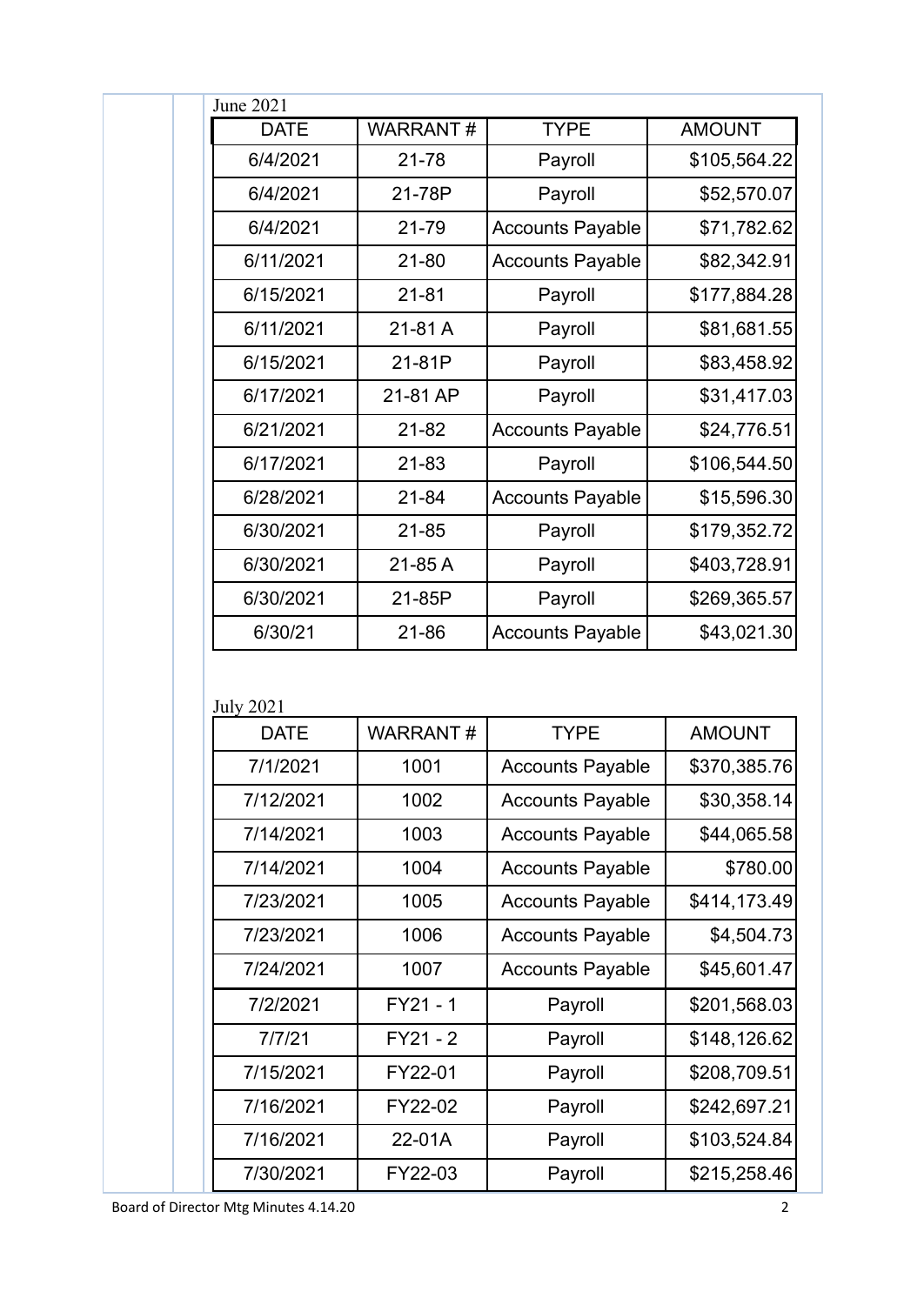|             | 7/30/2021            | FY22-04         | Payroll                   | \$208,286.05  |
|-------------|----------------------|-----------------|---------------------------|---------------|
|             | 7/31/2021            | FY22-1          | <b>Electronic Payment</b> | \$48,457.47   |
| August 2021 |                      |                 |                           |               |
|             | <b>DATE</b>          | <b>WARRANT#</b> | <b>TYPE</b>               | <b>AMOUNT</b> |
|             | 8/3/2021             | 1008            | <b>Accounts Payable</b>   | \$440.00      |
|             | 8/5/2021             | 1018            | <b>Accounts Payable</b>   | \$65,841.17   |
|             | 8/10/2021            | 1020            | <b>Accounts Payable</b>   | \$8,326.64    |
|             | 8/13/2021            | 1040            | <b>Accounts Payable</b>   | \$349,445.43  |
|             | 8/26/2021            | 1050            | <b>Accounts Payable</b>   | \$385,132.51  |
|             | 8/13/2021            | FY22-05         | Payroll                   | \$207,635.48  |
|             | 8/13/2021            | FY22-06         | Payroll                   | \$211,889.48  |
|             | 8/18/2021            | FY22-07         | Payroll                   | \$940.93      |
|             | 8/27/2021            | FY22-08         | Payroll                   | \$208,788.34  |
|             | 8/30/2021            | FY22-09         | Payroll                   | \$173,503.38  |
|             | 8/31/2021            | FY22-2          | <b>Electronic Payment</b> | \$49,502.86   |
|             | September 2021       |                 |                           |               |
|             | <b>DATE</b>          | <b>WARRANT#</b> | <b>TYPE</b>               | <b>AMOUNT</b> |
|             | 9/2/2021             | 1071            | <b>Accounts Payable</b>   | \$3,336.00    |
|             | 9/3/2021             | 1075            | <b>Accounts Payable</b>   | \$62,339.81   |
|             | 9/9/2021             | 1083            | <b>Accounts Payable</b>   | \$882.55      |
|             | 9/10/2021            | 1084            | <b>Accounts Payable</b>   | \$81,590.03   |
|             | 9/17/2021            | 1100            | <b>Accounts Payable</b>   | \$27,892.60   |
|             | 9/22/2021            | 1103            | <b>Accounts Payable</b>   | \$366,078.93  |
|             | 9/10/2021            | FY22-10         | Payroll                   | \$219,635.20  |
|             | 9/15/2021            | FY22-11         | Payroll                   | \$326,047.10  |
|             | 9/15/21              | FY22-12         | Payroll                   | \$998.03      |
|             | 9/22 & 9/24,<br>2021 | FY22-13         | Payroll                   | \$231,662.81  |
|             | 9/30/2021            | FY22-14         | Payroll                   | \$326,499.19  |
|             | 9/30/21              | $FY-3$          | <b>Electronic Payment</b> | \$43,327.92   |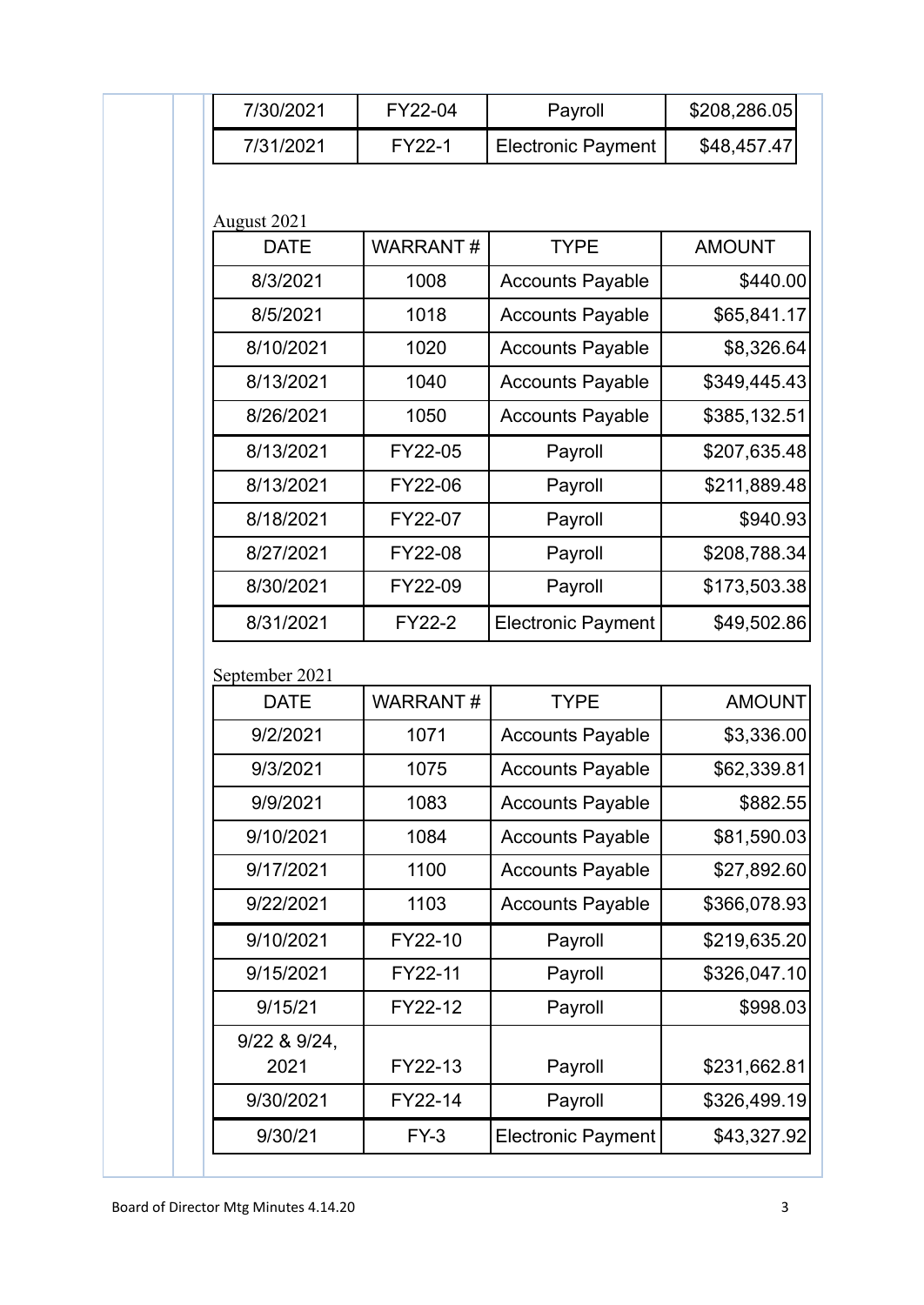|   | Ms. Rizzo made the motion to accept the June, July, August, and September<br>warrants as presented, Ms. Cardello seconded the motion. Vote was unanimous.                                                                                                                                                                                                                                                                                                                                                                                                                                                                                                                                                                                                                                                                                                                                                                 |
|---|---------------------------------------------------------------------------------------------------------------------------------------------------------------------------------------------------------------------------------------------------------------------------------------------------------------------------------------------------------------------------------------------------------------------------------------------------------------------------------------------------------------------------------------------------------------------------------------------------------------------------------------------------------------------------------------------------------------------------------------------------------------------------------------------------------------------------------------------------------------------------------------------------------------------------|
| D | <b>Preliminary Report on FY21 Financial Status</b><br>Ms. Clark informed the Board that the deficit for FY21 looks to be<br>approximately \$2M. As discussed at each Board meeting last year, enrollments<br>were significantly lower than any other year. Enrollment remained steady at<br>around 155 students all of last school year, since most districts were in remote<br>education for the 7/10 months of the school year. Adult Services' funding<br>sources permitted full billing only for those attending in person. This meant<br>about 50 people $(14\%)$ of our individuals attended for $9/12$ months of the year<br>until people were able to be vaccinated. Despite huge cuts made in personnel<br>and all other discretionary expenses, these decreases in revenue could not be<br>covered. Fixed building costs (leases and mortgage) are approximately \$2M<br>annually, and these cannot be reduced. |
|   | Ms. Clark and Ms. Shaver discussed with the Board that some tuition<br>adjustments or one time "covid recovery" fee may need to be adopted by the<br>Board for next fiscal year, since collaboratives have not received any other<br>direct relief funds. This will be discussed further after the audit is finished and<br>reviewed and approved by the Board.                                                                                                                                                                                                                                                                                                                                                                                                                                                                                                                                                           |

| $I\hspace{-.1em}V$ |   | <b>Executive Director Report &amp; Discussion Items</b> |                                                                                                                                                                                                                                                                                                                                                                                                                                                                               |  |
|--------------------|---|---------------------------------------------------------|-------------------------------------------------------------------------------------------------------------------------------------------------------------------------------------------------------------------------------------------------------------------------------------------------------------------------------------------------------------------------------------------------------------------------------------------------------------------------------|--|
|                    | A | <b>Services Update</b>                                  | a. Enrollment<br>Ms. Clark informed the Board that Student Services currently<br>has 153 students. Although the School has added 18 new<br>referrals since June, 22 students disenrolled during this same<br>period.<br>Adult Services has a total of 352 enrolled, with 215 attending in<br>person. There are an additional 40 - 60 adults awaiting return to<br>in person services but have to wait until Shore and/or the<br>transportation companies can hire more staff. |  |
|                    |   | $\mathbf{b}$ .                                          | Workforce<br>Ms. Clark informed the Board that there has been a lot of staff<br>hired over the past few months but we continue to recruit and<br>have staff shortages in most programs. Adult Services laid off<br>the majority of its workforce in August 2020, so re-staffing is<br>particularly a challenge in those programs.                                                                                                                                             |  |
|                    | B | <b>COVID</b><br>a.                                      | Discussion of Current COVID-related policies<br>Ms. Clark reviewed the Policies Shore has in place and<br>answered any questions.                                                                                                                                                                                                                                                                                                                                             |  |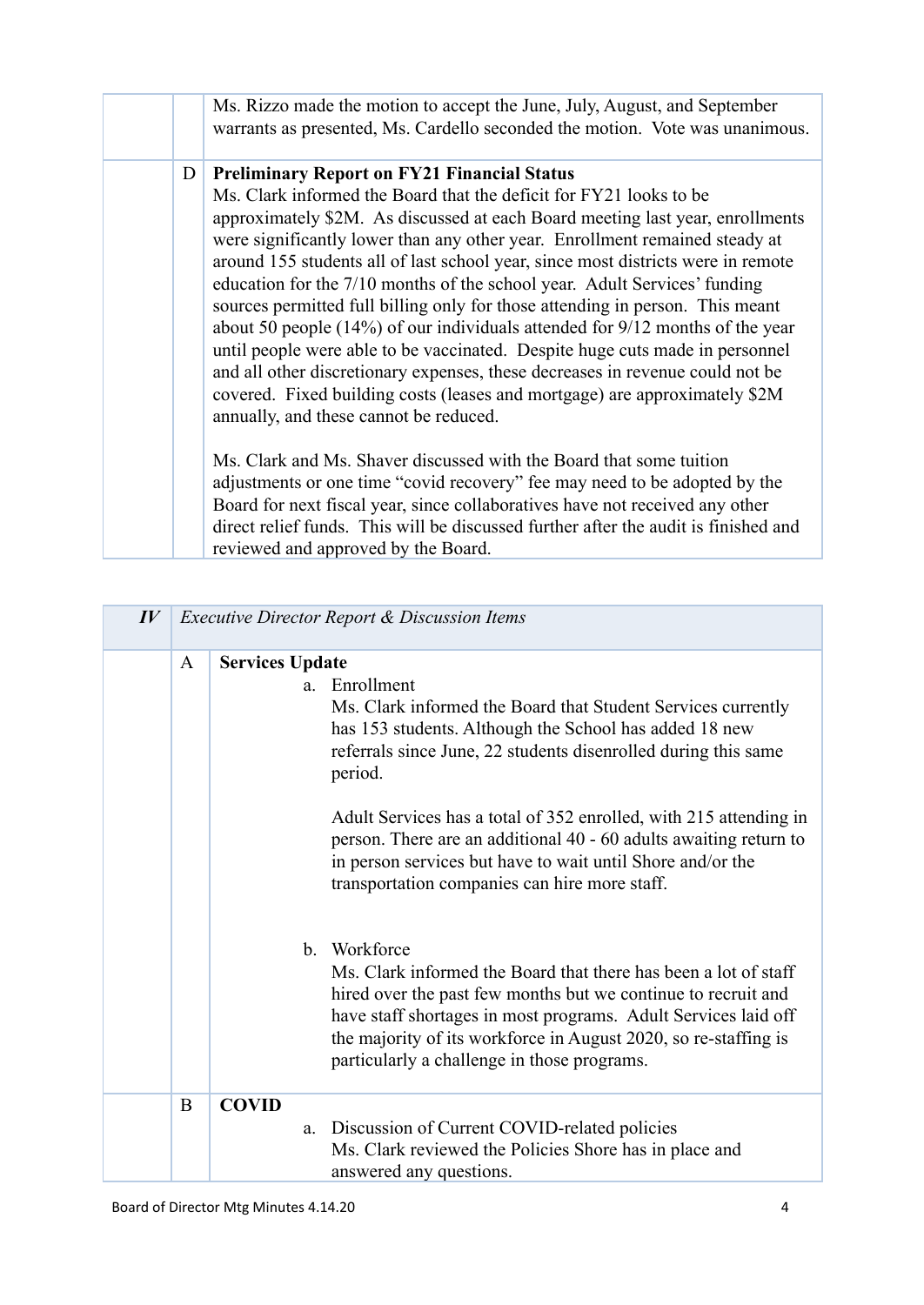|               | After a lot of discussion, Ms. Rizzo made the motion directing<br>Ms. Clark to speak to Attorney Greenspan about negotiating the<br>need for regular Covid testing for any school staff that remain<br>unvaccinated. Ms. Cardello seconded the motion. Vote was<br>unanimous.<br>b. Vaccination and Positive Case Report<br>Ms. Clark informed the Board that Shore's Covid numbers<br>remain low with only 6 positive covid cases, across the<br>organization in the last four months (June-0; July-2; August-1;<br>September-3). She also informed the Board that 88% of the<br>staff are fully vaccinated. |
|---------------|---------------------------------------------------------------------------------------------------------------------------------------------------------------------------------------------------------------------------------------------------------------------------------------------------------------------------------------------------------------------------------------------------------------------------------------------------------------------------------------------------------------------------------------------------------------------------------------------------------------|
| $\mathcal{C}$ | <b>Communication &amp; Marketing</b>                                                                                                                                                                                                                                                                                                                                                                                                                                                                                                                                                                          |
|               | Website<br>a.<br>Ms. Clark informed the Board that Shore is working with<br>Sperling Interactive to redesign the website.                                                                                                                                                                                                                                                                                                                                                                                                                                                                                     |
|               | b. Mission & Vision Statement<br>Ms. Clark is working with the Leadership team at Shore to<br>revise the mission statement and write a vision statement. She<br>will present these at the next meeting.                                                                                                                                                                                                                                                                                                                                                                                                       |
| D             | <b>Status of Capital Plan Proposal</b><br>a. DESE Guidance on Cumulative Surplus<br>Ms. Clark included in the Board folders the DESE revised<br>guidance (August 2021) on cumulative surpluses allowed by<br>collaboratives. Ms. Clark reminded the Board that their Districts<br>need to approve the Capital Plan and offered to attend a School<br>Committee meeting to present the plan or meet individually<br>with Board members. So far, Everett, Medford and Somerville<br>have approved the plan.                                                                                                     |
| E             | <b>Election of Board Vice Chair</b>                                                                                                                                                                                                                                                                                                                                                                                                                                                                                                                                                                           |
|               | Ms. Rizzo made the motion to appoint Ms. Cardello from Everett to the Vice<br>Chair Position. Ms. Ackman seconded the motion.<br>A roll call vote was taken.                                                                                                                                                                                                                                                                                                                                                                                                                                                  |
|               |                                                                                                                                                                                                                                                                                                                                                                                                                                                                                                                                                                                                               |
|               | Chelsea<br>Yes                                                                                                                                                                                                                                                                                                                                                                                                                                                                                                                                                                                                |
|               | Everett<br>Yes<br>Medford                                                                                                                                                                                                                                                                                                                                                                                                                                                                                                                                                                                     |
|               | Yes<br>Revere<br>Yes                                                                                                                                                                                                                                                                                                                                                                                                                                                                                                                                                                                          |
|               | Somerville<br>Yes                                                                                                                                                                                                                                                                                                                                                                                                                                                                                                                                                                                             |
|               | Vote was unanimous.                                                                                                                                                                                                                                                                                                                                                                                                                                                                                                                                                                                           |
| F             | <b>Board Meeting Times &amp; Location</b>                                                                                                                                                                                                                                                                                                                                                                                                                                                                                                                                                                     |